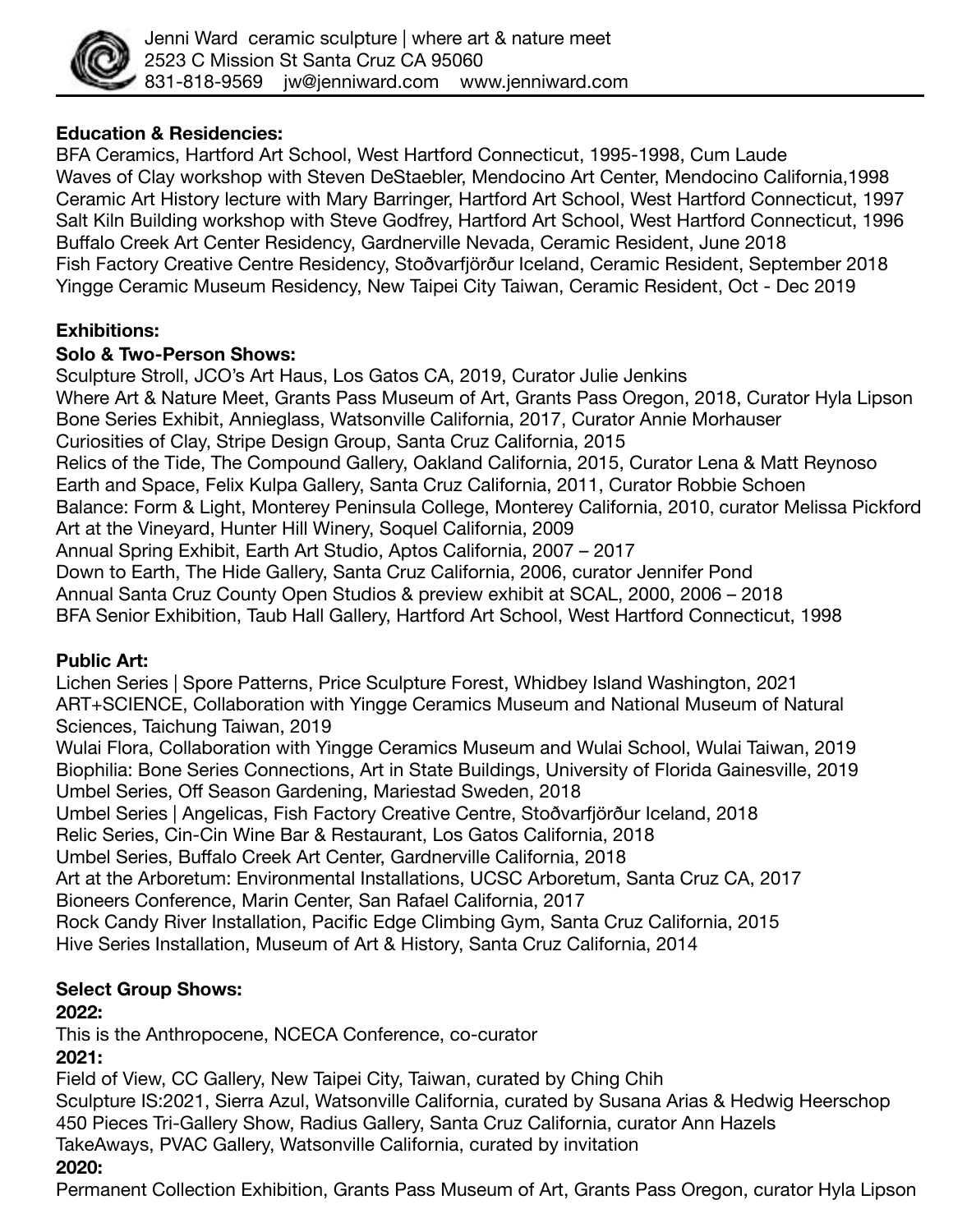Affordable Art Fair, JCO's Art Haus, Los Gatos California, curator Julie Jenkins Distant Ceramics, International Online Exhibition, curator Shoji Satake Sculpture IS: 2020, Sierra Azul, Watsonville CA, curated by Susana Arias & Hedwig Heerschop **2019:** 

## Summer Exhibit, Buffalo Creek Art Center, Gardnerville Nevada, curated by Steve Hardy Sculpture IS: 2019, Sierra Azul, Watsonville California, curated by Susana Arias & Hedwig Heerschop Take Aways, PVAC Gallery, Watsonville California, curated by invitation

# **2018:**

Summer Exhibit, Buffalo Creek Art Center, Gardnerville Nevada, curated by Steve Hardy Affordable Art Fair, JCO's Art Haus, Los Gatos California, curator Julie Jenkins Sculpture IS: 2018, Sierra Azul, Watsonville California, curated by Susana Arias & Hedwig Heerschop Take Aways, PVAC Gallery, Watsonville California, curated by invitation

# **2017:**

Sculpture Slam, San Louis Obispo Museum of Art, San Luis Obispo California, curated by Brigitte Micmacker Sculpture IS: 2017, Sierra Azul, Watsonville California, curated by Susana Arias & Hedwig Heerschop Take Aways, PVAC Gallery, Watsonville California, curated by invitation

NCECA: The Evocative Garden, Disjecta Contemporary Art Center, Portland Oregon, curated by Gail M Brown **2016:** 

Reflections | Shadows, Healdsburg Center for the Arts, Healdsburg California, curator Vicky Kumpfer Art at the Arboretum, UCSC Arboretum, Santa Cruz California, curated by Susana Arias

Sculpture IS: In the Garden, Sierra Azul, Watsonville California, curated by Susana Arias & Hedwig Heerschop Sculpture IS: In the Gallery, PVAC Gallery, Watsonville California, curated by Susana Arias & Hedwig Heerschop Take-Aways, PVAC Gallery, Watsonville California, curated by invitation

5th Annual Clay & Glass Show, Center for the Arts, Healdsburg California, curator Vesna Breznikar **2015:** 

ArtPrize 2015, (106) Gallery, Grand Rapids Michigan, curator Joel Zwart

Sculpture IS: 2015, Sierra Azul Nursery, Watsonville California, curator Susana Arias

Aptos Artists, Mulberry Gallery, Aptos California, curator Del & Barbara Crawford

Opening Exhibition, Good Life Ceramics, Santa Cruz California, John Albrecht

Everyone's Ocean, Santa Cruz Museum of Art & History, Santa Cruz California, curator Justin Hoover Take-Aways, PVAC Gallery, Watsonville California, curated by invitation

# **2014:**

Aptos Art Walk, Mulberry Gallery, Aptos California, curator Del Crawford Sculpture IS: 2014, PVAC & Sierra Azul Nursery, Watsonville California, curator Jaime Abbott Look Art Collective Art Market, Santa Cruz Museum of Art & History, Santa Cruz California Take-Aways, PVAC Gallery, Watsonville California, curated by invitation

# **2013:**

4th Ceramics Annual of America, San Francisco California, curator John Natsoulas & John Toki Sculpture IS: 2013, PVAC & Sierra Azul Nursery, Watsonville California

Out of the Box, Compound Gallery, Oakland California, curator Matt and Lena Reynoso Clay in the Bay, de Saisset Museum, Santa Clara California, curator Lindsey Kouvaris

# **2012:**

3rd Ceramics Annual of America, San Francisco California, curator John Natsoulas & John Toki **2011:** 

Experience Clay, Santa Cruz Museum of Art and History, Santa Cruz California, curator Susana Arias Workhouse Clay National, Workhouse Arts Center, Lorton Virginia

Art of Clay, American Museum of Ceramic Art, Pomona California

Sculpture IS: 2011, PVAC & Sierra Azul Nursery, Watsonville California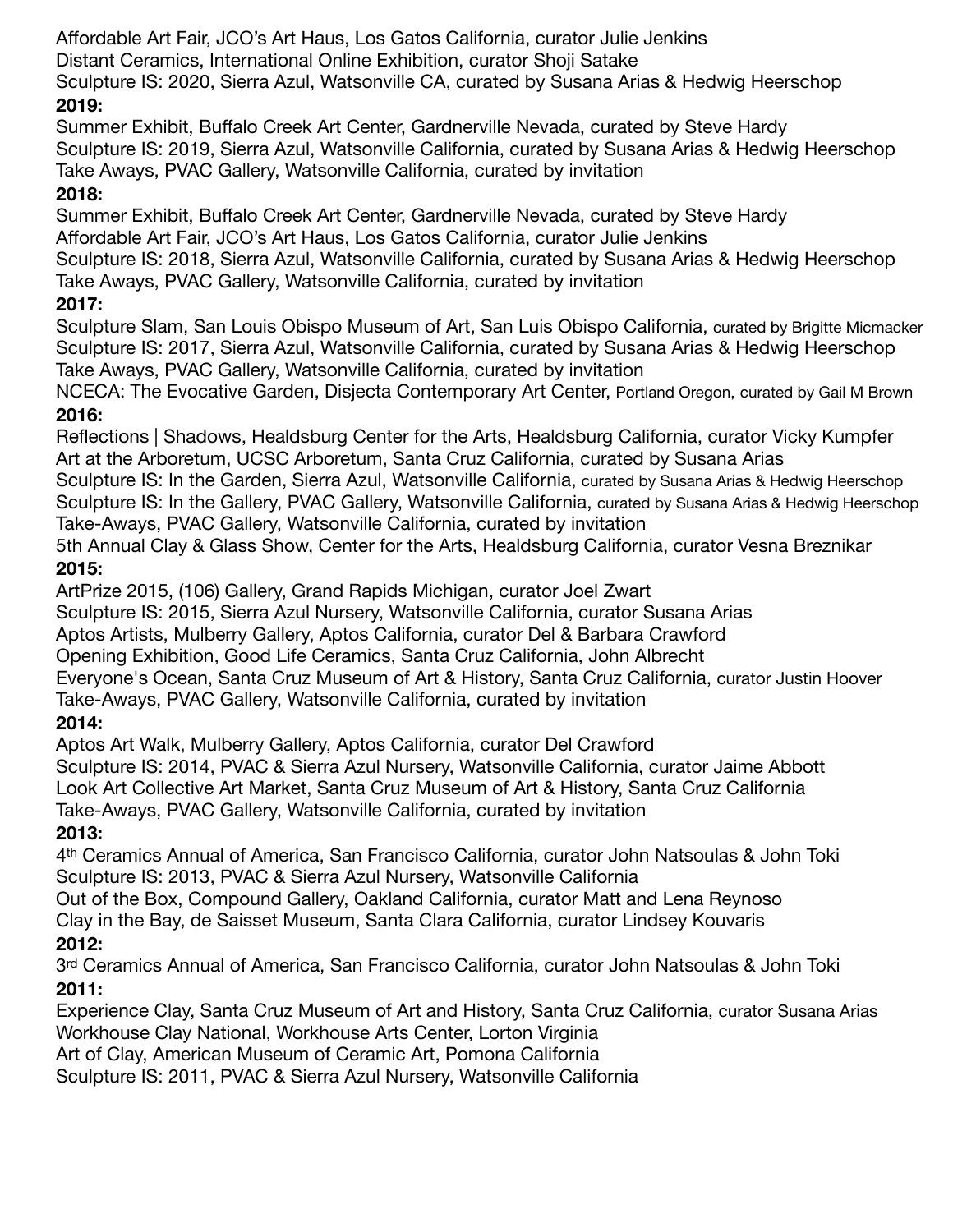# **Teaching Experience:**

## **Earth Art Studio**

Owner, exhibit/event coordinator and instructor of classes, Aptos/Santa Cruz California, 2005 - present **Arts Council of Santa Cruz County**  Instructor of 'Create with Clay' and 'Mixed up Sculpting', Santa Cruz California, 2001 - 2013 **Santa Cruz Museum of Art & History**  Nested Clay workshop at Experience Clay event, Santa Cruz California, 2011 **Sculpture IS:** Artists Talk, Cabrillo Gallery, Aptos California, 2016 **Environmental Installations** Artist Talk, UCSC Arboretum, Santa Cruz California, 2017 **Visiting Artist** Artist Talk & Demo, West Valley College Ceramics Department, Saratoga California, 2017 **Visiting Artist** Artist Talk, Los Gatos Art Docents Association, Los Gatos, California, 2019 & 2021 **Visiting Artist** Artist Talk, Demo & Workshop, Yingge Ceramics Museum, Yingge, Taiwan, 2019 **Art+Science Workshop**, National Museum of Natural Sciences, Taichung, Taiwan, 2019 **Online Workshop**, The Ceramic School, 2021

**Textures of Nature Workshop**, Barro Sur Studios, Todos Santos Baja Sur Mexico, 2021

# **Bibliography:**

The Jet Set, Season 6, Episode 19, Whidbey & Camano Islands, 2021 Bree Karpavage, On the Road to Open Studios, First Friday Santa Cruz Blog, 2021 Featured Artist, Ceramics Now Magazine, 2021 Kathy Reed, Sculpture Forest Welcomes New Ceramic Sculpture Artist, Whidbey Weekly, 2021 Karina Andrew, Mushroom Inspired Piece Grows in the Sculpture Forest, Whidbey News Times, 2021 Art Docents of LG, Los Gatos Students See That Creativity Can Take Many Forms, LG Patch, 2019 Marcus Jacobsson, Abstract Flower Arrangement Will Spread Joy, Mariestads Tidningen, 2018 Zack Buck, Strange Beauty on Display at Sierra Azul Garden, Santa Cruz Sentinel, 2018 Edith Decker, Visiting Artist Installs Work Exploring Natural Structures, Grants Pass Daily Courier, 2018 Spotlight: Art in the Arboretum, Ceramics Monthly Magazine, Oct 2017 Adam Rothstein, Fitting the Human Within Nature, International Sculpture Center Blog, August 2017 Cathy Kelly, UCSC Arboretum hosts large scale art exhibit, Register Pajaronian, 2017 Sharon Hull, Get Your Garden Guest Ready, Monterey Herald, 2017 Anthony L Solis, Home + Garden Digest, Santa Cruz Sentinel, 2017 Fleur Williams, Art in the Arboretum: Environmental Installations, Local Santa Cruz, 2017 Annie Morhauser, Artist Interview, Annieglass Blog, 2017 Shmuel Thaler, Branching Out, Santa Cruz Sentinel, 2017 Whitney Jones, The Evocative Garden, C-File, 2017 Fleur Williams, Local Driftwood Artwork, Local Santa Cruz, 2017 Creator Profile, Art the Science Blog, October 2016 Studio Visit, Ceramics Monthly Magazine, September 2016 Wallace Baine, Sculpture Season Opens in Watsonville, Santa Cruz Sentinel, 2016 John Liang, "New Underwater Art Exhibit Installed of Coast of NJ", Deeper Blue, Sept 2015 Gary Wein, "Art in Unusual Places", New Jersey Stage Magazine, Sept 2015 "Art Duo Teams to Highlight Ocean Enviro Issues", Eco World News Magazine, Aug 2015 Staff Reporter, "Garden Party, Sculpture Exhibit at Sierra Azul", Santa Cruz Sentinel, June 2015 Jordana Paige, "If These Hands Could Talk", Jordana Paige Blog, Jan 2015 Maureen Davidson, "Now we can Sea", Santa Cruz Sentinel, Jan 2015 Jenni Ward: guest blogger, "Luck vs Opportunity", Artsy Shark, Jan 2015 Carolyn Bickford, "Earthly Delights", Santa Cruz Style Magazine, November 2014 Paul Blais, "Art as a Business", The Potters Cast Podcast, October 2014 Staff Reporter, "Artist Celebrates a decade of Open Studios", Aptos Times, October 2014 Nada Miljkovic, Artists on Art, KZSC FM 88.1, September 2014 Erik Chalhoub, "A study in sculpture", Register Pajaronian, May 2014